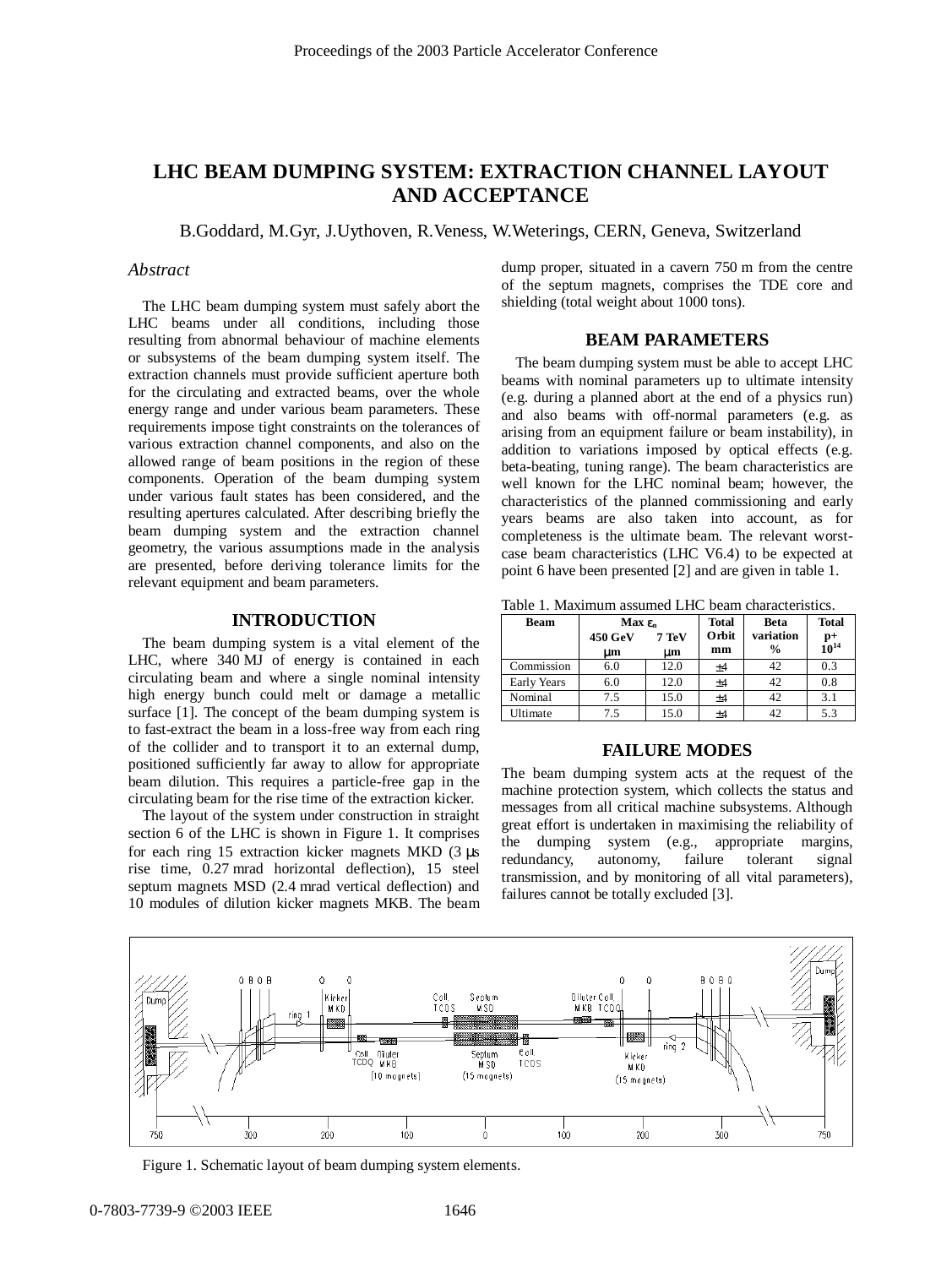One serious failure is an unsynchronised firing of the extraction kickers [4], which would damage the steel septum and vacuum chamber. Protective elements (TCDS and TCDQ), are therefore placed in front of the septum and the Q4 quadrupole downstream of the septum [5].

The other relevant internal beam dumping system failure mode is the 'missing module' case, where only 14 out of the 15 MKD modules trigger.

The effects of off-normal operating conditions arising from the LHC machine proper are grouped together and treated under local orbit excursions and emittance growth.

# **APERTURE FOR CIRCULATING BEAM**

From [6], for the normal machine the specification to be met is  $n_1 \ge 7.0$ . For this analysis an extra factor 1.17 is added to the  $\beta$  for variations in the LHC tune.

# *At TCDS*

The TCDS is positioned as far in as possible to the circulating beam axis. Assuming mechanical and alignment tolerances  $\delta_{\text{XT}} = \pm 1$ mm for the TCDS, with a maximum orbit of  $+2$  mm, the curve of available aperture versus orbit is shown in Figure 2.



Figure 2. Aperture at TCDS for circulating beam as a function of local beam position.

#### *At MSDC vacuum chamber*

The outside position of the chamber is +28.2mm (-20.2 inside), which provides a fairly comfortable aperture for the circulating beam, where at an orbit excursion of  $+4$  mm the aperture remains above n1 = 6.5.



Figure 3. Circulating beam aperture at MSDC5 vacuum chamber as a function of local horizontal beam position.

# **APERTURE FOR EXTRACTED BEAM UNDER NORMAL CONDITIONS**

The width of the MSD septum and the assumed closed orbit errors define the geometrical shape of the TCDS protection element. The total width of the MSDC septum and vacuum chambers (including tolerances) is 28.3 mm. The static closed orbit is assumed to be held to  $\pm 2$  mm. For the aperture calculation the total overshoot of the MKD kicker waveform is taken to be 10% [7].

#### *Nominal case - 15/15 MKD*

The extracted beam is centred in the septum gap for the nominal case. The same kick is imposed from 450 GeV to 7 TeV beam energy. The available apertures as a function of orbit are shown in figures 4 and 5. Assuming that for 'loss free' extraction an aperture of 4  $\sigma$  is sufficient at 450 GeV, and 6  $\sigma$  at 7 TeV, the respective maximum orbit excursion should stay within about  $\pm 4.2$  and  $\pm 7.5$  mm.







Figure 5. Aperture at 7 TeV for extracted beam as a function of the orbit in the nominal 15/15 MKD case.

#### *Missing module case - 14/15 MKD*

The worst missing MKD module is the MKD1; in this case the deflection at the TCDS is 91.96% of the total, and the beam approaches the TCDS. The available apertures at 450 GeV and 7 TeV as a function of orbit are shown in figures 6 and 7. Here, for even moderate orbit excursions, the TCDS will receive beam in the event of an MKD missing, with the attendant risk of quenches in downstream super-conducting magnets or TCDS damage.